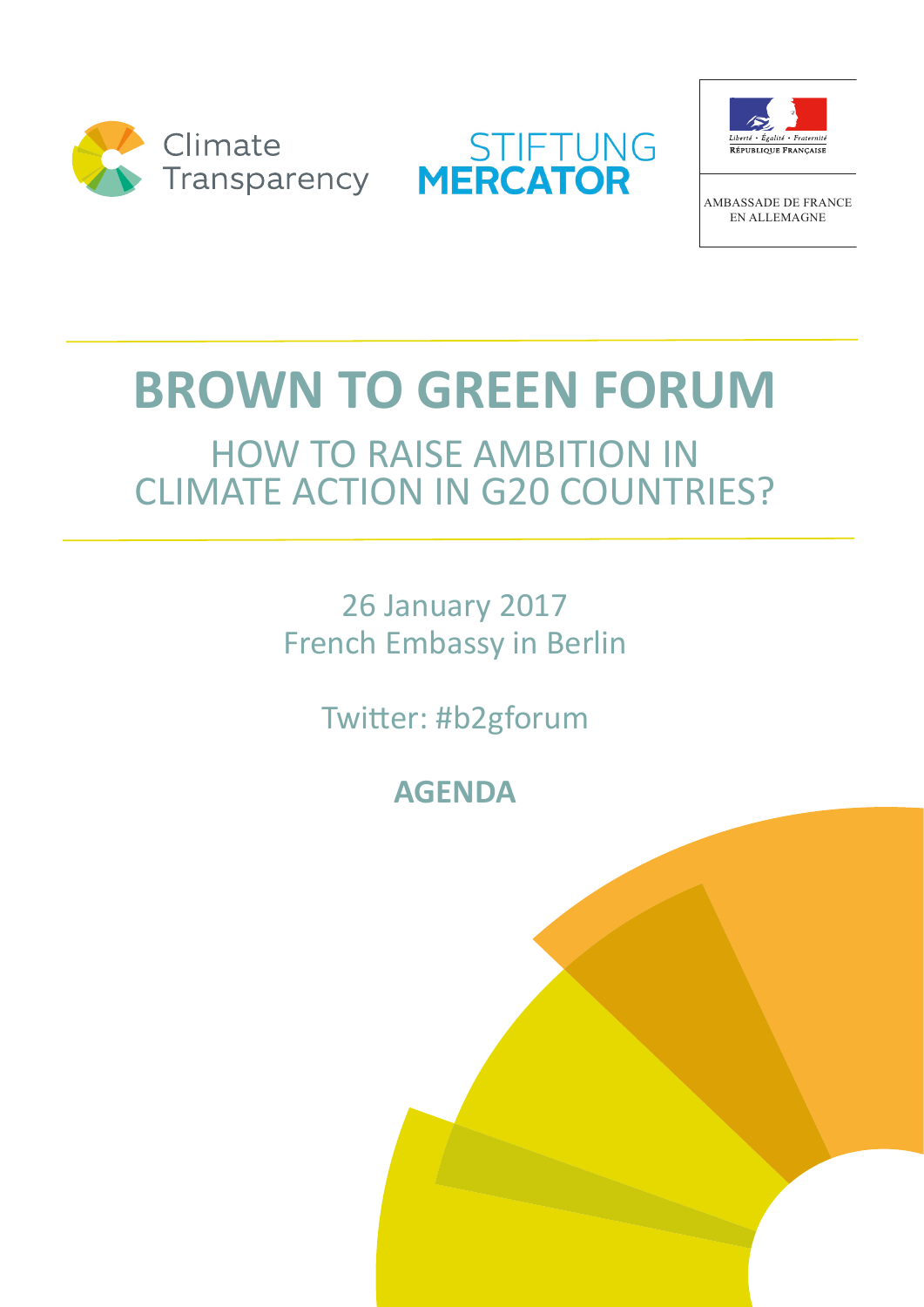

| <b>Time</b>     |                                                                                                                                                                                                                                                                                                                                                                                                                                                                                                                                                                                                                                                                                                                                                                                            |
|-----------------|--------------------------------------------------------------------------------------------------------------------------------------------------------------------------------------------------------------------------------------------------------------------------------------------------------------------------------------------------------------------------------------------------------------------------------------------------------------------------------------------------------------------------------------------------------------------------------------------------------------------------------------------------------------------------------------------------------------------------------------------------------------------------------------------|
| $08:30 - 09:00$ | <b>Arrival and registration</b>                                                                                                                                                                                                                                                                                                                                                                                                                                                                                                                                                                                                                                                                                                                                                            |
| $09:00 - 09:20$ | Welcome<br>Anne-Laure de Coincy, Minister Counsellor, Head of Finance<br>and Economic Department, French Embassy<br>Peter Eigen and Alvaro Umaña, Co-Chairs of Climate<br>٠<br><b>Transparency</b>                                                                                                                                                                                                                                                                                                                                                                                                                                                                                                                                                                                         |
| $09:20 - 09:45$ | Keynote: Addressing climate change under the German G20<br>Presidency<br>Jochen Flasbarth, State Secretary, Federal Ministry for the<br>Environment, Nature Conversation, Building and Nuclear Safety,<br>Germany<br><b>Video message</b><br>Ségolène Royal, Minister of Environment, Energy and the Sea, France;<br>President of COP21                                                                                                                                                                                                                                                                                                                                                                                                                                                    |
| $09:45 - 10:45$ | Panel Discussion: What role for the G20 in climate action and green<br>finance?<br>Moderation: Thomas Spencer, Institute for Sustainable Development<br>and International Relations<br>Thomas Courbe, Deputy Director General of the French<br>Treasury, Ministry of Economy and Finance, France<br>Eva Kracht, Deputy Director General, European and<br>٠<br>International Policy, Federal Ministry for the Environment,<br>Nature Conversation, Building and Nuclear Safety, Germany<br>Christian Schubert, Vice President, BASF, and Deputy Chair B20<br>$\bullet$<br>Taskforce "Energy, Climate & Resource Efficiency", Germany<br>Jiang Kejun, Director of Research Management and<br>$\bullet$<br>International Collaboration Division, Energy Research Institute,<br>Beijing, China |